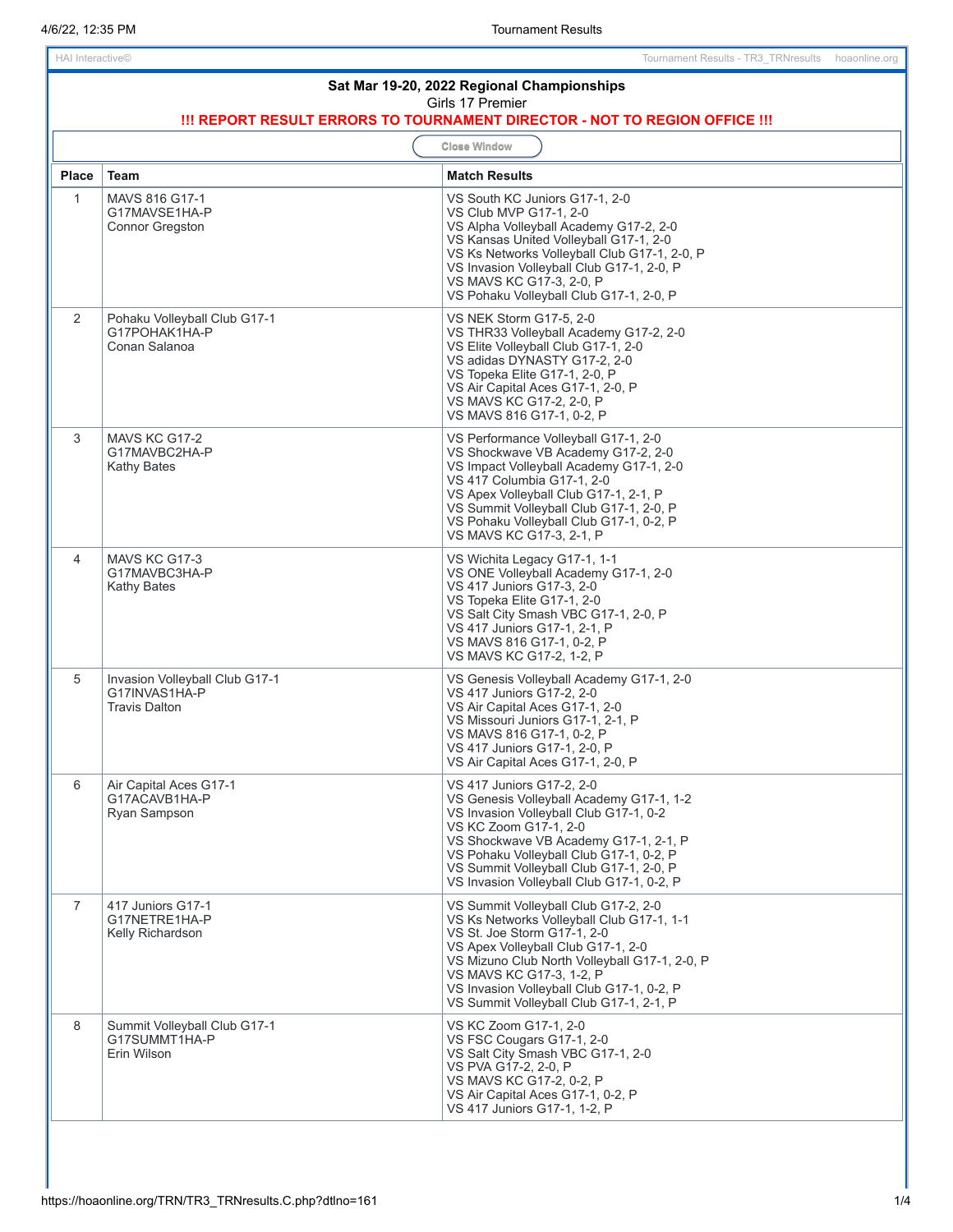| 4/6/22, 12:35 PM |  |  |
|------------------|--|--|
|                  |  |  |

**Tournament Results** 

| Place             | Team                                                                         | <b>Match Results</b>                                                                                                                                                                                                                                                                                                                    |
|-------------------|------------------------------------------------------------------------------|-----------------------------------------------------------------------------------------------------------------------------------------------------------------------------------------------------------------------------------------------------------------------------------------------------------------------------------------|
| 9                 | Shockwave VB Academy G17-1<br>G17SHOCK1HA-P<br>Chelsea Scott                 | VS Alpha Volleyball Academy G17-1, 2-0<br>VS Invasion Volleyball Club G17-3, 2-0<br>VS Mizuno Club North Volleyball G17-1, 2-0<br>VS Air Capital Aces G17-1, 1-2, P<br>VS Topeka Elite G17-1, 2-0, P<br>VS Apex Volleyball Club G17-1, 2-0, P<br>VS Mizuno Club North Volleyball G17-1, 2-0, P                                          |
| 10                | Mizuno Club North Volleyball G17-1<br>G17CNVBC1HA-P<br><b>Brehon Davis</b>   | VS Invasion Volleyball Club G17-3, 2-0<br>VS Alpha Volleyball Academy G17-1, 2-1<br>VS Shockwave VB Academy G17-1, 0-2<br>VS Wichita Legacy G17-1, 2-1<br>VS 417 Juniors G17-1, 0-2, P<br>VS Salt City Smash VBC G17-1, 2-1, P<br>VS Missouri Juniors G17-1, 2-1, P<br>VS Shockwave VB Academy G17-1, 0-2, P                            |
| 11                | Apex Volleyball Club G17-1<br>G17APXVB1HA-P<br><b>SUE DAUGHERTY</b>          | VS St. Joe Storm G17-1, 2-0<br>VS Summit Volleyball Club G17-2, 2-0<br>VS Ks Networks Volleyball Club G17-1, 2-0<br>VS 417 Juniors G17-1, 0-2<br>VS NEK Storm G17-5, 2-0<br>VS Club MVP G17-1, 2-0, P<br>VS MAVS KC G17-2, 1-2, P<br>VS PVA G17-2, 2-1, P<br>VS Shockwave VB Academy G17-1, 0-2, P<br>VS Missouri Juniors G17-1, 2-1, P |
| $12 \overline{ }$ | Missouri Juniors G17-1<br>G17MOJRS1HA-P<br>Nathan Davis                      | VS MAVS 816 G17-2, 2-1<br>VS adidas DYNASTY G17-3, 2-0<br>VS PVA G17-2, 2-0<br>VS Invasion Volleyball Club G17-1, 1-2, P<br>VS Ks Networks Volleyball Club G17-1, 2-0, P<br>VS Mizuno Club North Volleyball G17-1, 1-2, P<br>VS Apex Volleyball Club G17-1, 1-2, P                                                                      |
| 13                | Salt City Smash VBC G17-1<br>G17SMASH1HA-P<br>Deedra Emel                    | VS FSC Cougars G17-1, 2-0<br>VS KC Zoom G17-1, 2-0<br>VS Summit Volleyball Club G17-1, 0-2<br>VS adidas DYNASTY G17-3, 2-0<br>VS MAVS KC G17-3, 0-2, P<br>VS Mizuno Club North Volleyball G17-1, 1-2, P                                                                                                                                 |
| 14                | Topeka Elite G17-1<br>G17TOPEL1HA-P<br><b>Kelsey Rinehart</b>                | VS 417 Juniors G17-3, 2-0<br>VS Wichita Legacy G17-1, 1-1<br>VS ONE Volleyball Academy G17-1, 2-0<br>VS MAVS KC G17-3, 0-2<br>VS Invasion Volleyball Club G17-3, 2-0<br>VS Pohaku Volleyball Club G17-1, 0-2, P<br>VS Shockwave VB Academy G17-1, 0-2, P                                                                                |
| 15                | <b>PVA G17-2</b><br>G17PVAKC2HA-P<br>jeff morgan                             | VS adidas DYNASTY G17-3, 2-1<br>VS MAVS 816 G17-2, 2-0<br>VS Missouri Juniors G17-1, 0-2<br>VS Genesis Volleyball Academy G17-1, 2-1<br>VS Summit Volleyball Club G17-1, 0-2, P<br>VS Apex Volleyball Club G17-1, 1-2, P                                                                                                                |
| 16                | Ks Networks Volleyball Club G17-1<br>G17KNVBC1HA-P<br><b>Heather Coffman</b> | VS St. Joe Storm G17-1, 2-0<br>VS 417 Juniors G17-1, 1-1<br>VS Apex Volleyball Club G17-1, 0-2<br>VS Summit Volleyball Club G17-2, 2-0<br>VS adidas DYNASTY G17-2, 2-1<br>VS Impact Volleyball Academy G17-1, 2-0, P<br>VS MAVS 816 G17-1, 0-2, P<br>VS Missouri Juniors G17-1, 0-2, P                                                  |
| 17                | Impact Volleyball Academy G17-1<br>G17IMPVB1HA-P<br><b>Courtney Myers</b>    | VS 417 Columbia G17-1, 2-0<br>VS Shockwave VB Academy G17-2, 1-1<br>VS Performance Volleyball G17-1, 2-0<br>VS MAVS KC G17-2, 0-2<br>VS Kansas United Volleyball G17-1, 2-1<br>VS Ks Networks Volleyball Club G17-1, 0-2, P                                                                                                             |
| 18                | Club MVP G17-1<br>G17CLMVP1HA-P<br>Austin Gripka                             | VS Alpha Volleyball Academy G17-2, 2-0<br>VS MAVS 816 G17-1, 0-2<br>VS Kansas United Volleyball G17-1, 2-0<br>VS South KC Juniors G17-1, 2-0<br>VS Shockwave VB Academy G17-2, 2-1<br>VS Apex Volleyball Club G17-1, 0-2, P                                                                                                             |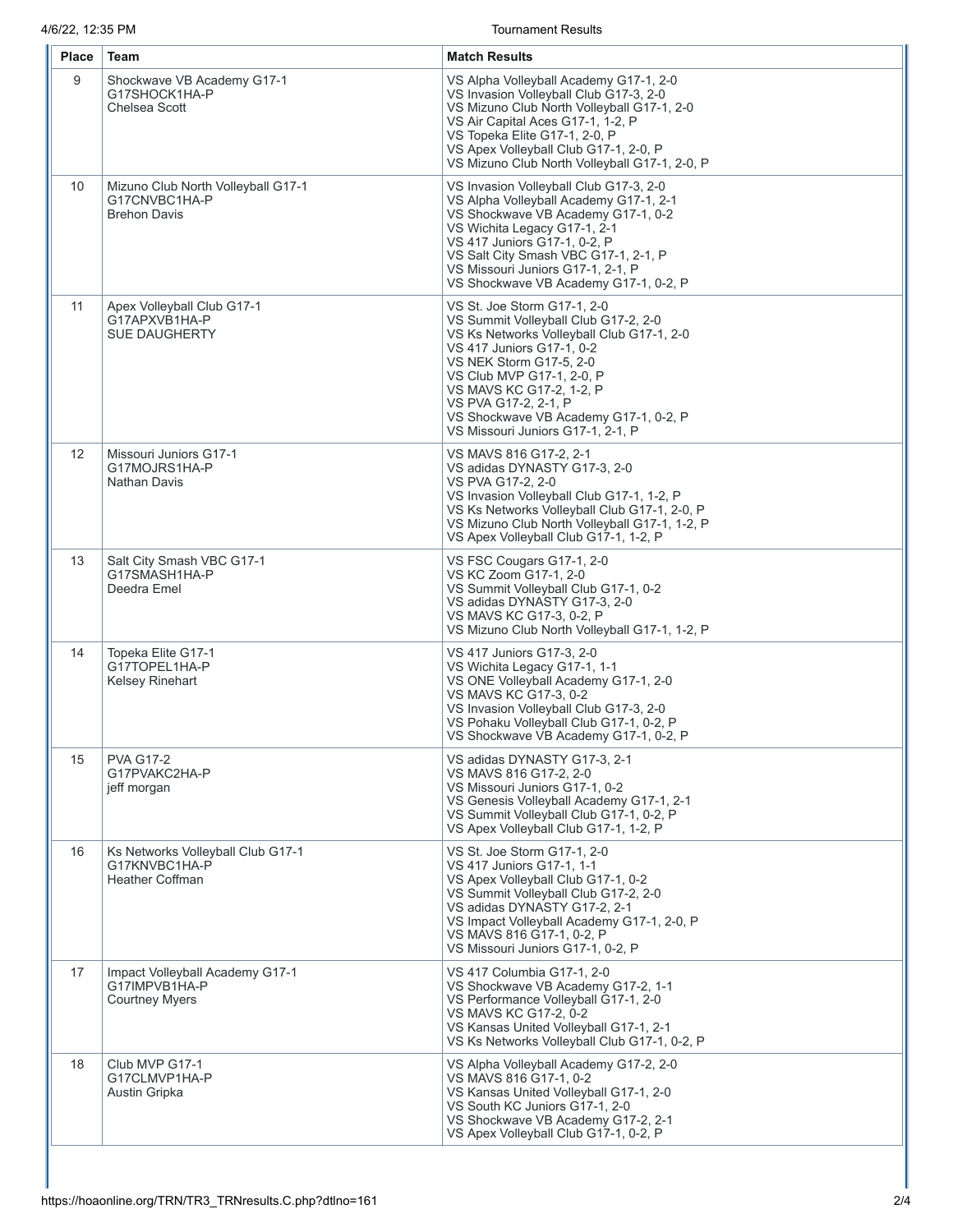**Tournament Results** 

| <b>Place</b> | Team                                                                          | <b>Match Results</b>                                                                                                                                                                                                                                                                            |
|--------------|-------------------------------------------------------------------------------|-------------------------------------------------------------------------------------------------------------------------------------------------------------------------------------------------------------------------------------------------------------------------------------------------|
| 19           | Shockwave VB Academy G17-2<br>G17SHOCK2HA-P<br>Mike MacNeill                  | VS Impact Volleyball Academy G17-1, 1-1<br>VS MAVS KC G17-2, 0-2<br>VS 417 Columbia G17-1, 1-1<br>VS Performance Volleyball G17-1, 2-0<br>VS Club MVP G17-1, 1-2<br>VS KC Zoom G17-1, 2-1, P<br>VS NEK Storm G17-5, 2-0, P<br>VS Wichita Legacy G17-1, 2-0, P                                   |
| 20           | Wichita Legacy G17-1<br>G17DEVTD1HA-P<br>Elaine Robinson                      | VS MAVS KC G17-3, 1-1<br>VS Topeka Elite G17-1, 1-1<br>VS 417 Juniors G17-3, 2-0<br>VS ONE Volleyball Academy G17-1, 1-1<br>VS Mizuno Club North Volleyball G17-1, 1-2<br>VS adidas DYNASTY G17-2, 2-0, P<br>VS Kansas United Volleyball G17-1, 2-0, P<br>VS Shockwave VB Academy G17-2, 0-2, P |
| 21           | NEK Storm G17-5<br>G17NEKJR5HA-P<br>Jessica Koch                              | VS Pohaku Volleyball Club G17-1, 0-2<br>VS adidas DYNASTY G17-2, 0-2<br>VS Elite Volleyball Club G17-1, 2-0<br>VS THR33 Volleyball Academy G17-2, 2-0<br>VS Apex Volleyball Club G17-1, 0-2<br>VS Invasion Volleyball Club G17-3, 2-0, P<br>VS Shockwave VB Academy G17-2, 0-2, P               |
| 22           | Kansas United Volleyball G17-1<br>G17KSUNI1HA-P<br><b>Krista Parks</b>        | VS Alpha Volleyball Academy G17-2, 2-0<br>VS South KC Juniors G17-1, 2-0<br>VS Club MVP G17-1, 0-2<br>VS MAVS 816 G17-1, 0-2<br>VS Impact Volleyball Academy G17-1, 1-2<br>VS adidas DYNASTY G17-3, 2-0, P<br>VS Wichita Legacy G17-1, 0-2, P                                                   |
| 23           | adidas DYNASTY G17-2<br>G17TMDYN2HA-P<br>Karen Carroll                        | VS Elite Volleyball Club G17-1, 2-0<br>VS NEK Storm G17-5, 2-0<br>VS THR33 Volleyball Academy G17-2, 2-0<br>VS Pohaku Volleyball Club G17-1, 0-2<br>VS Ks Networks Volleyball Club G17-1, 1-2<br>VS Wichita Legacy G17-1, 0-2, P                                                                |
| 24           | Invasion Volleyball Club G17-3<br>G17INVAS3HA-P<br><b>Travis Dalton</b>       | VS Mizuno Club North Volleyball G17-1, 0-2<br>VS Shockwave VB Academy G17-1, 0-2<br>VS Alpha Volleyball Academy G17-1, 2-1<br>VS Topeka Elite G17-1, 0-2<br>VS NEK Storm G17-5, 0-2, P                                                                                                          |
| 25           | KC Zoom G17-1<br>G17ZOOMK1HA-P<br>Cyndi Bettge                                | VS Summit Volleyball Club G17-1, 0-2<br>VS Salt City Smash VBC G17-1, 0-2<br>VS FSC Cougars G17-1, 2-1<br>VS Air Capital Aces G17-1, 0-2<br>VS Shockwave VB Academy G17-2, 1-2, P                                                                                                               |
| 26           | adidas DYNASTY G17-3<br>G17TMDYN3HA-P<br>Karen Carroll                        | VS PVA G17-2, 1-2<br>VS Missouri Juniors G17-1, 0-2<br>VS MAVS 816 G17-2, 2-0<br>VS Salt City Smash VBC G17-1, 0-2<br>VS Genesis Volleyball Academy G17-1, 2-1, P<br>VS Kansas United Volleyball G17-1, 0-2, P                                                                                  |
| 27           | Genesis Volleyball Academy G17-1<br>G17GVAMO1HA-P<br>Miranda Mizera           | VS Invasion Volleyball Club G17-1, 0-2<br>VS Air Capital Aces G17-1, 2-1<br>VS 417 Juniors G17-2, 1-2<br>VS PVA G17-2, 1-2<br>VS adidas DYNASTY G17-3, 1-2, P                                                                                                                                   |
| 28           | <b>ONE Volleyball Academy G17-1</b><br>G17ONEVA1HA-P<br>Debora "Deb" Phillips | VS 417 Juniors G17-3, 2-0<br>VS MAVS KC G17-3, 0-2<br>VS Topeka Elite G17-1, 0-2<br>VS Wichita Legacy G17-1, 1-1<br>VS Alpha Volleyball Academy G17-1, 2-0, P<br>VS 417 Columbia G17-1, 2-0, P<br>VS St. Joe Storm G17-1, 2-1, P                                                                |
| 29           | St. Joe Storm G17-1<br>G17STJOE1HA-P<br>Jordyn Kaiser                         | VS Apex Volleyball Club G17-1, 0-2<br>VS Ks Networks Volleyball Club G17-1, 0-2<br>VS Summit Volleyball Club G17-2, 1-1<br>VS 417 Juniors G17-1, 0-2<br>VS FSC Cougars G17-1, 2-1, P<br>VS 417 Juniors G17-2, 2-1, P<br>VS ONE Volleyball Academy G17-1, 1-2, P                                 |

I